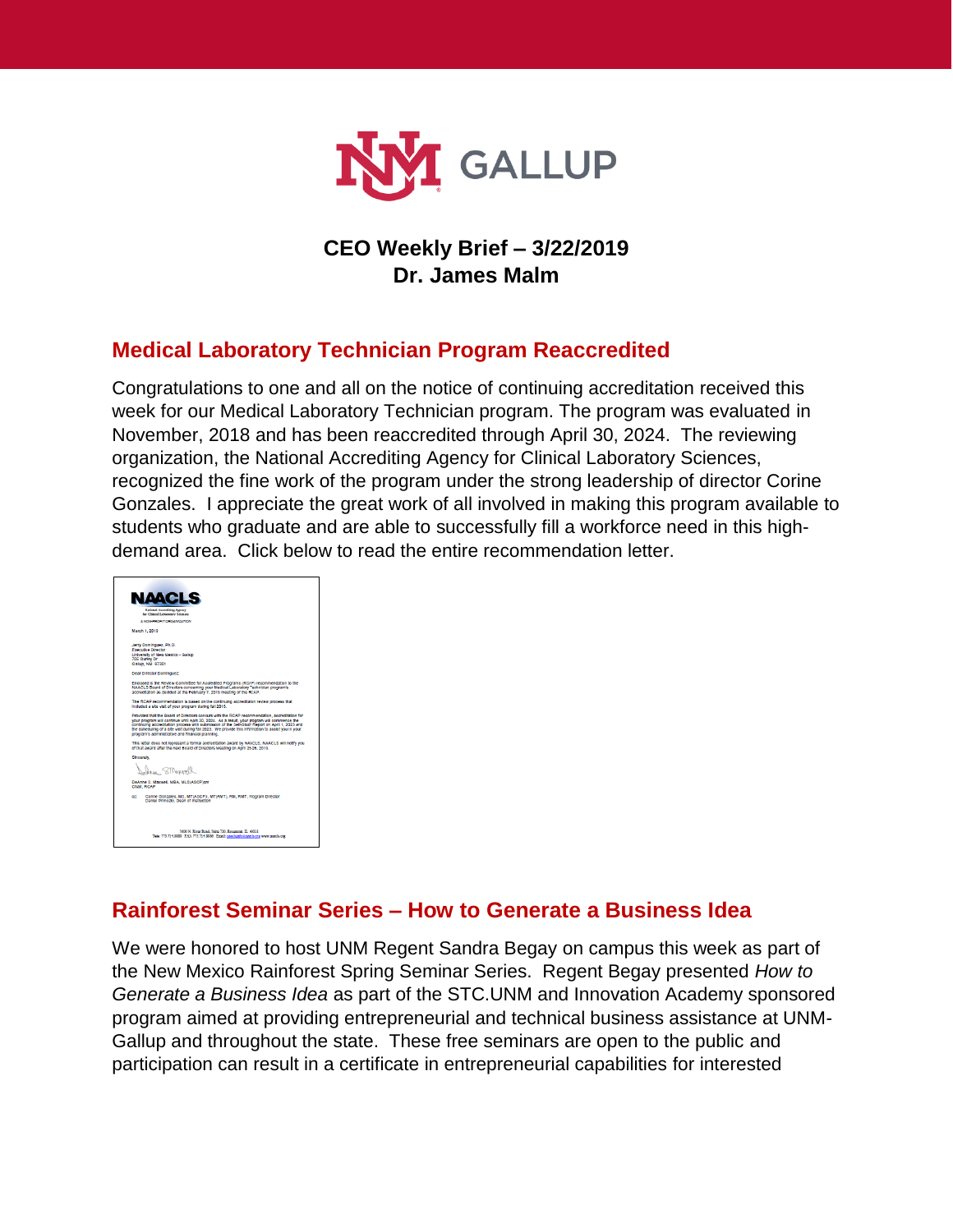students. As always, it was a treat to have Regent Begay, a UNM-Gallup alumnus, on our campus to share her knowledge and experience.



# **Local Advisory Board Meeting**

Our local advisory board held their regular meeting Tuesday of this week. The only action item on the agenda was their vote to approve the fiscal year 2020 budget. The vote was unanimously in favor of advancing the UNM-Gallup budget to the UNM board of regents at their April 5 public meeting for their review and approval.

Mr. Robert Griego presented the board with the projected budget figures and the mood around the room was optimistic that the financial health of UNM-Gallup will remain strong throughout the next fiscal year.

The leadership team greatly appreciates the input from faculty, staff and students as to campus priorities and needs. These conversations all played a part in the construction of the budget for the upcoming year. Please refer to the [local advisory board web page](https://gallup.unm.edu/administration/localboard/) for copies of all agendas and board packets.

# **Capital Outlay Project**

Please see my letter below to Governor Michelle Lujan-Grisham in support of SB280 for the UNM-Gallup Capital Outlay Project in the amount of \$975,000.00. These funds are needed for infrastructure repairs and improvements throughout the campus to improve both functionality and safety.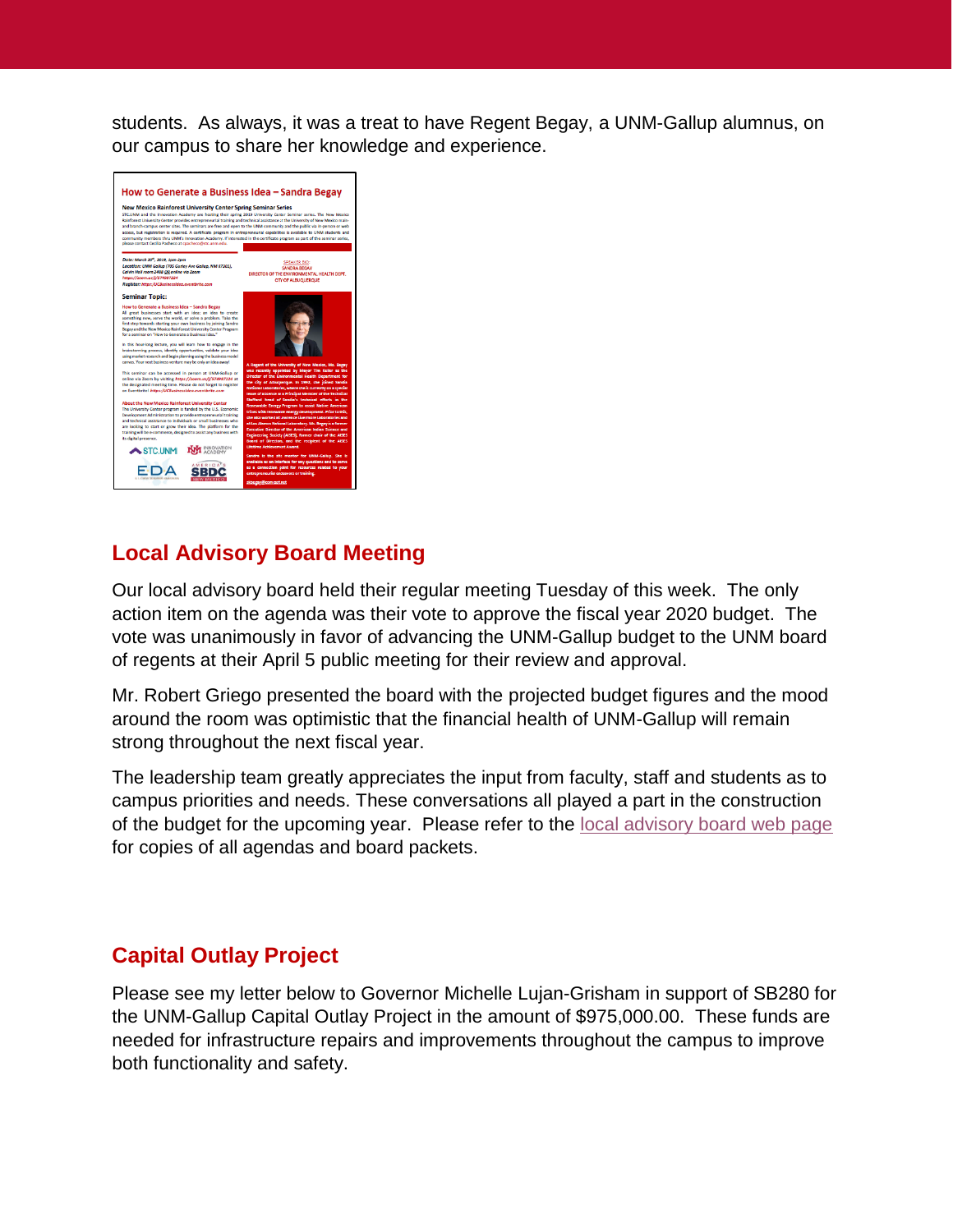

NVI GALLUP Chief Executive Officer

#### **Secretary of Workforce Services**

We welcome the Cabinet Secretary for Department of Workforce Solutions Bill McCamley to campus today (3/22) to follow up on conversations started in Santa Fe with Representative Patty Lundstrom during the Gallup McKinley County Day legislative advocacy work. We look forward to continuing meaningful discussions with Secretary McCamley as to how we can innovatively and collaboratively support opportunities such as the arrival of Rhino Health's glove plant in the nearby Navajo Nation incubator. Rhino Health plans to invest more than \$49 million into the Church Rock facility to begin manufacturing and warehousing nitrile gloves. In conversations with Rhino Health CEO Mark Lee, we have learned there may be opportunities for UNM-Gallup students to participate as interns within this U.S.-based subsidiary of the South Korean Jungwoo Rubber and Plastic conglomerate.

Also under discussion with Secretary McCamley will be Workforce Solutions House Bill 2JR which contains an earmark to provide funding for UNM-Gallup to design training modules for local industries. Several conversations are already underway for individually-designed instructional programs.